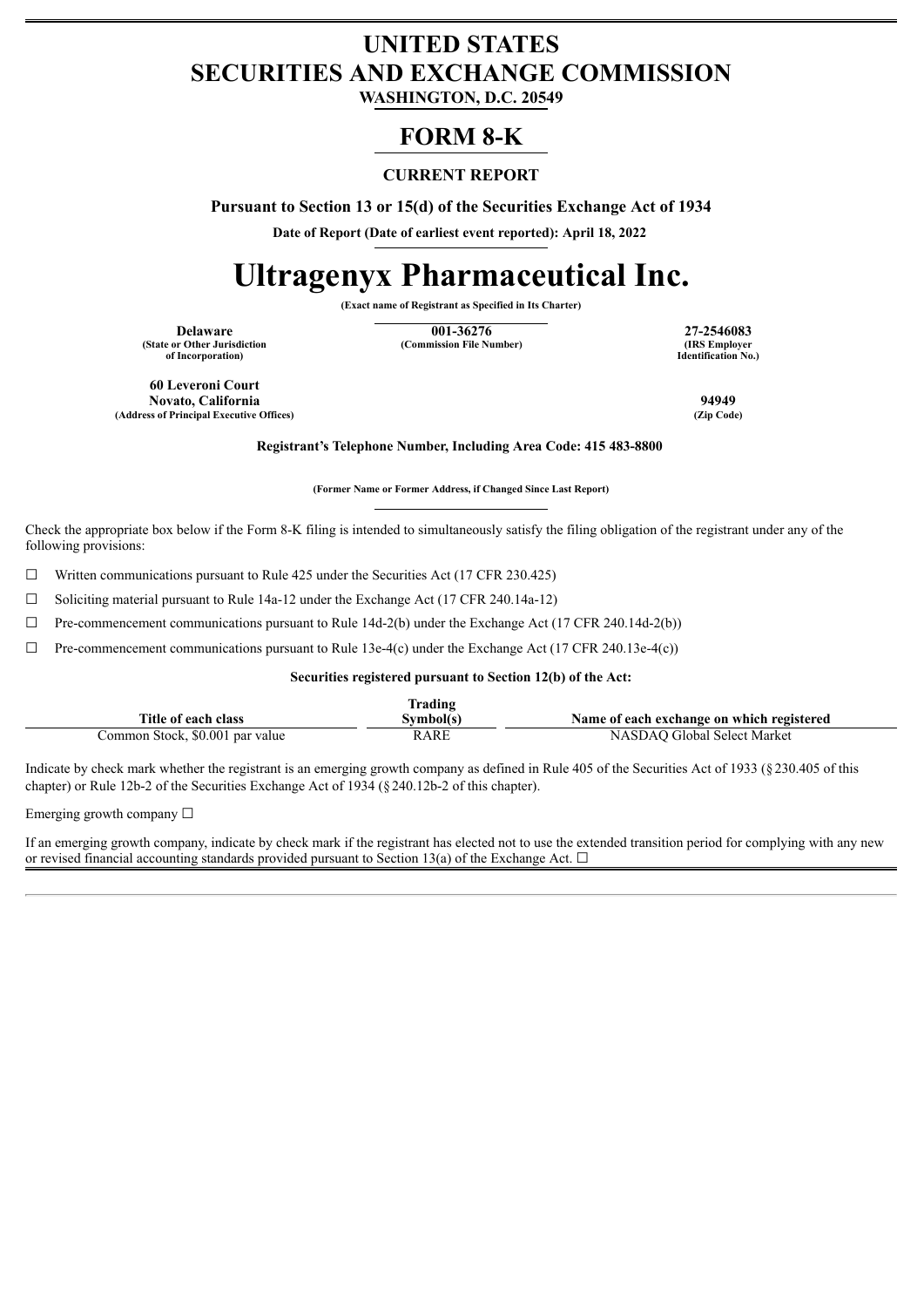#### Item 5.02 Departure of Directors or Certain Officers; Election of Directors; Appointment of Certain Officers; Compensatory Arrangements of **Certain Officers.**

(b) On April 18, 2022, William Aliski notified Ultragenyx Pharmaceutical Inc. (the "*Company*") that he will not stand for re-election as a member of the Board of Directors (the "*Board*") of the Company upon the expiration of his current term at the Company's 2022 annual meeting of stockholders (the "*2022 Annual Meeting*"). Mr. Aliski will continue to serve as a director of the Company until the 2022 Annual Meeting. Mr. Aliski's decision to let his term expire and not to stand for re-election at the 2022 Annual Meeting is for personal reasons and not related to any disagreement with the Company on its operations, policies, or practices.

(e) On April 19, 2022, the Board appointed Amrit Ray, M.D. as a Class III director of the Board effective April 19, 2022 (the "*Ef ective Date*") to serve until the expiration of his term at the 2022 Annual Meeting. Dr. Ray was also appointed to serve as a member of the Board's Research and Development Committee, effective as of the Effective Date. Concurrent with Dr. Ray's appointment, the size of the Board was fixed at ten directors, consisting of three Class I directors, three Class II directors and four Class III directors.

Dr. Ray currently serves as Chief Patient Officer at Biohaven Pharmaceuticals (NYSE: BHVN), a biopharmaceutical company, a role he has held since March 2022. Prior to his role at Biohaven, he served as Senior Adviser to Bain Capital Life Sciences, an investment company, from February 2021 to March 2022. Prior to Bain Capital, Dr. Ray served as Global President, Head of R&D and Medical at Pfizer Upjohn, a division of Pfizer, Inc. (NYSE: PFE) from January 2019 to January 2021 and as Global President, Head of R&D of Pfizer Essential Health from 2017 to January 2019. Prior to his roles at Pfizer, he held positions of increasing responsibility at Johnson & Johnson (NYSE: JNJ) including serving as Senior Vice President, External Affairs (Science and Medicine) in 2017, Senior Vice President, Chief Medical Officer of Janssen from 2012 to 2017 and Senior Vice President, Chief Safety Officer from 2009 to 2012. Dr. Ray currently serves as a Visiting Professor of Practice, Faculty of Medical Sciences, at Newcastle University in the United Kingdom and as a member of the board of directors of CorEvitas, LLC, a private company providing specialized patient registries and curated data sources. He is also currently a board member at EveryLife Foundation for Rare Diseases. Dr. Ray holds a B.Sc. with Honours in Immunology and a M.D. (M.B., Ch.B.) from the University of Edinburgh. He also holds an M.B.A. from the Tuck School of Business at Dartmouth College.

In connection with his appointment, Dr. Ray will be entitled to receive compensation consistent with that of the Company's other non-employee directors under the Company's Non-Employee Director Compensation Policy, as such policy may be amended from time to time. In accordance with the Non-Employee Director Compensation Policy, on the Effective Date, Dr. Ray was granted 5,120 restricted stock units and a stock option to purchase up to 9,525 shares of common stock with an exercise price of \$78.10, the closing price of the Company's common stock on The Nasdaq Global Select Market on the Effective Date.

On the Effective Date, the Company entered into an indemnification agreement with Dr. Ray in the form previously filed as Exhibit 10.67 to the Company's Annual Report on Form 10-K filed with the Securities and Exchange Commission on February 15, 2022. The indemnification agreement requires the Company to indemnify Dr. Ray to the fullest extent permitted under Delaware law against liability that may arise by reason of his service to the Company, and to advance expenses incurred as a result of any proceeding against him as to which he could be indemnified, among other things.

Dr. Ray is not a party to any transaction with the Company that would require disclosure under Item 404(a) of Regulation S-K, and there are no arrangements or understandings between Dr. Ray and any other persons pursuant to which he was selected as a director.